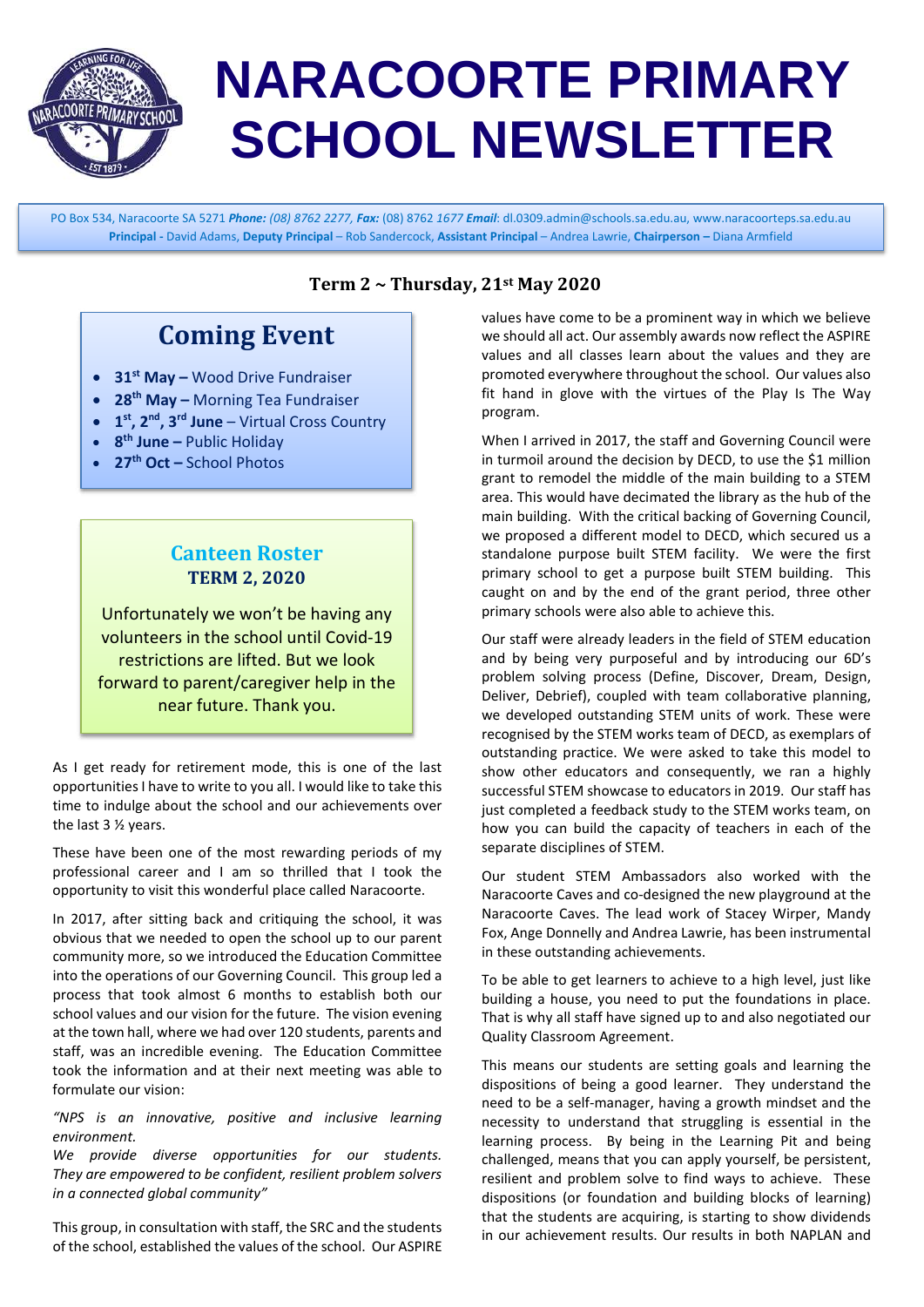our annual PAT testing in 2019 were the best results for many years.

The achievements of our students are many and varied. These include things such as consistently winning the Mad Minute challenge hosted by the Lions Club. Always highly represented in district SAPSASA sports teams and invariably having success in local sports carnivals. We have been in the top 50 schools in South Australia for the last three years in the Be Active Challenge and for the last two years, we have made the top 200 schools nationally in the Maths Olympiad problem solving challenge. In 2019 our Year 7 team won their way through to the national finals of the First Lego League Challenge. The level of coding and the use of robotics is at an extremely high level in the school.

As parents, you are very fortunate to have your children under the care of the staff at this school. Their ability to work together both as unit teams and as a staff team is of a very high level. They work hard at their profession and always make the children the centre of what they do. The mix of high level AST teachers (we have 9 staff evaluated at advanced skills level), experienced teachers mixed with young enthusiastic teachers, make our school a most vibrant and progressive learning environment. I have enormous respect for the staff of the school.

One of the things I introduced was an expanded leadership team. Over the last two years our team of Rob Sandercock, Andrea Lawrie and Nat Austin have worked with great focus, which has assisted our school to be positioned for a great future.

The redesign of our courtyard and Front Office was long overdue. Governing Council worked with the architects, Brown Falconer, to design the new Front Office. After overcoming many obstacles, the project was put out to tender by our project managers, Eco Construction Project Management. Paul Schroder won the tender and his team of sub-contractors have produced our most welcoming and attractive Front Office. We are looking forward to the COVID-19 restrictions being over so we can both have an opening and have our community come in to have a good look. This project came in under budget and the Governing Council is to be congratulated for their persistence with ensuring this project went ahead.

We would also like to recognise and thank our office staff of Sonya Bates, Tania Reynolds, Ruth Dickenson and Belinda Boston for their tireless work. They always keep the ship running and ensure that we as a Leadership Team, keep on top of things. The role that Sonya Bates plays is probably not realised by the community. She knows the operations backwards and she organises all the reliefs in the school. However, the one thing I won't miss is my often early morning texts or phone calls from Sonny working through the TRT needs of the day.

I would like to thank the Governing Council for their support over the last few years. This group have been friendly, fabulous to work with, love our school and consequently are there to ensure that the school progresses forward. A big thank you to Andrew Shepherd and Di Armfield for being the Chairpersons of this council. To say they have led superbly is completely understating their contribution to the school. They have been ably supported by the councillors and the

executive. Big thank you to Claire Davies and now Jess Williams, for taking on board, the role of secretary. The school is extremely fortunate to have a highly experienced and intuitive finance committee, who have worked with Ruth Dickenson and myself. This has been led by Trent Waters and Chris "Snowy" Boston. The Front Office would not have happened if it was not for their support in developing annual budgets to plan for this restructure. I must also give a mention to Rachel Mahney – what a gun! Her ability to get social events up and running is awe inspiring. The 3 course dinner and dance party for 150 people at the Town Hall, in 2018, was one event that was simply incredible. And of course, probably only the amazing Fay Russell could pull off catering for such an event, with what appeared to be easy and stress free from an onlooker's perspective.

What I truly love about NPS, are the students themselves. I have said on numerous occasions to people everywhere, our students are genuinely friendly, welcoming and a delight to teach and be with. I know the one thing I am going to struggle with and miss is the great chats, banter and interactions with them. I plan to get around them as much as possible in the next two weeks.

Naracoorte is such a wonderful place to live and the children are very lucky to grow up in this town. It is beautiful country (does border on the cold side at times) and the people of Naracoorte are friendly and always willing to have a chat and a welcoming smile. There is no wonder that people growing up here, who leave for opportunities elsewhere, more often than not come back here to work and live.

Finally, thank you for both the opportunity to lead this lovely school, at the back end of my career and for your genuine support and friendliness.

I do hope to be back around the town because bowling here is a treasure I enjoy immensely.

#### **What will happen from here for NPS?**

Rob Sandercock will step us as acting principal for the last 4 weeks of this term.

The position of Principal of Naracoorte Primary School will be advertised state-wide today. The starting position is Term 3 of this year. The panel for selecting the principal will be a Governing Council representative, staff representative, a peer Principal (probably from a Mt Gambier school) and it will be chaired by the Educational Director, Adam Box. Given the timeline of these processes, we may not know the outcome until the last week of this term.

Regards, *David Adams* 

#### **School Sports**

I have included the most recent advice from the Department for Education re school sports for your information.

*'There may have been some confusion about the restrictions outlined for school sports vs PE.* 

*PE (involves 1 class of 1 school and is part of the curriculum) and therefore the restrictions of 10 people doesn't apply and can continue as usual.* 

*SA Health has advised the restrictions outlined in 'Step 1' of the state'[s Roadmap](https://www.covid-19.sa.gov.au/__data/assets/pdf_file/0012/195879/FINAL-DPC_RoadMap_FINAL.pdf) only apply to school sport, which may involve*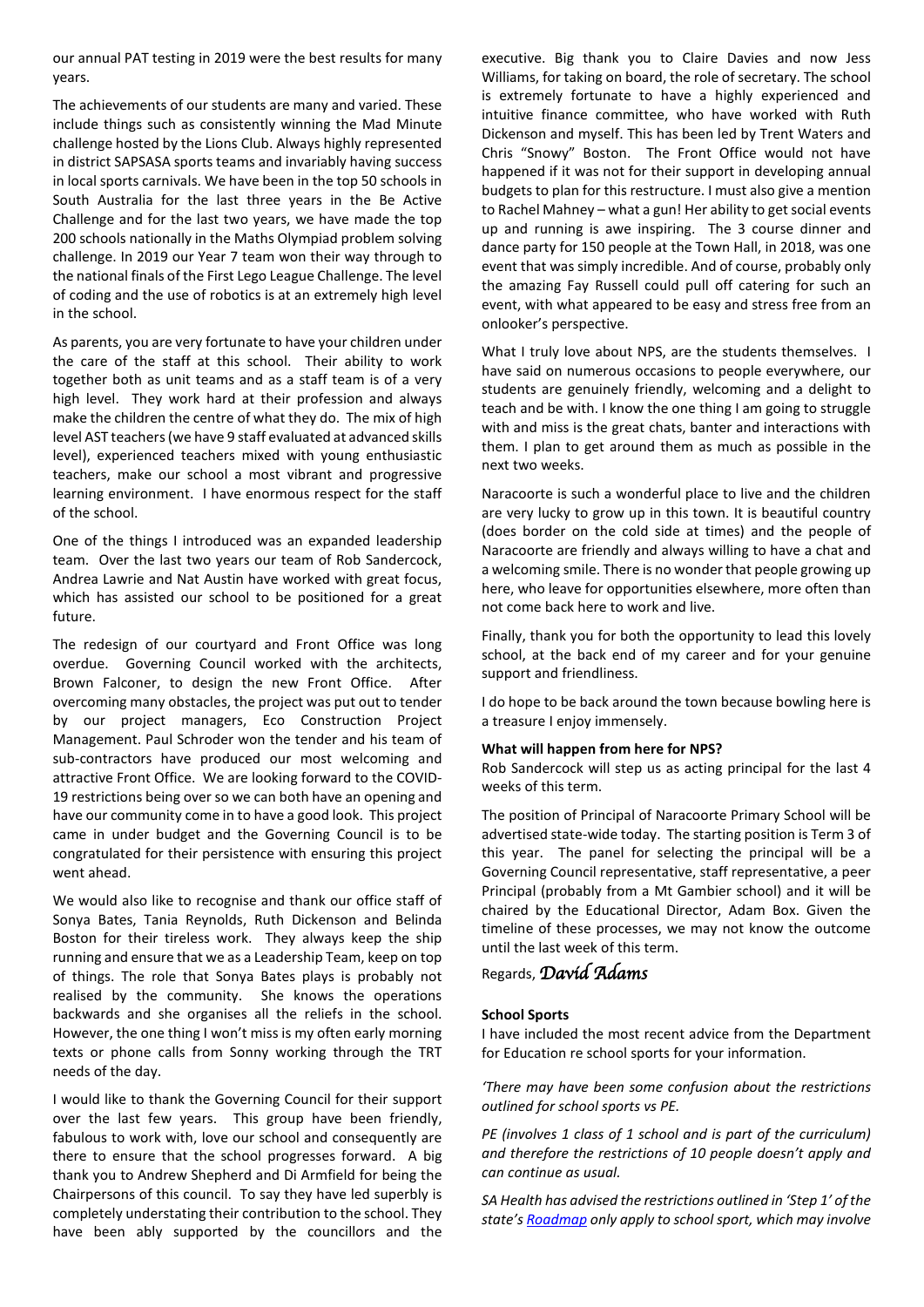*students from multiple classes or more than one school, and is not part of the curriculum.* 

*School sports competitions will recommence at Step 2 of the roadmap but only for non and low-contact sports, and only for localised rather than state-wide or regional competitions.* 

*At Step 2, preparations to return to competitions should commence gradually, rather than a comprehensive and simultaneous recommencement of competition.* 

*Sports days/carnivals should continue to be postponed in [Step](https://www.covid-19.sa.gov.au/__data/assets/pdf_file/0012/195879/FINAL-DPC_RoadMap_FINAL.pdf)  [2.](https://www.covid-19.sa.gov.au/__data/assets/pdf_file/0012/195879/FINAL-DPC_RoadMap_FINAL.pdf) '*

#### **What does this mean for NPS?**

- PE classes can continue as normal, however school organised contact sports such as football, netball and Back Oval footy are still on hold until further restrictions are lifted.
- Basketball with Matho will begin next week as this is part of our PE program.
- Plans are already underway for some organised lunchtime activities run by House Captains.
- Nature Play at lunchtime began this week with a roster for year levels able to explore the back area of the school with teacher supervision. So far this has proved to be very popular.

#### **School Sport SA – Virtual Cross Country @ NPS**

Students have been offered the opportunity to participate in this event which will take place in Week 6.

Nominations close tomorrow, **Friday, May 22nd** and our event will been run similarly to South East Cross Country. Each runner will wear their name tag and have their time recorded.

Teachers and SSOs will assist by supervising the course and each student will be timed and their results sent to School Sport SA for inclusion in state wide age groups.

At the conclusion state winners will be anno[unced.](http://www.bing.com/images/search?view=detailV2&ccid=XQ/66jDc&id=3DF2D84145A34F3C04E6DB94A1C0C9CB3952C139&thid=OIP.XQ_66jDc1aC4mOpmnH-KBgHaEK&mediaurl=https://upload.wikimedia.org/wikipedia/commons/thumb/9/95/Man_Jogging_Cartoon.svg/512px-Man_Jogging_Cartoon.svg.png&exph=288&expw=512&q=Animated+Jogging&simid=608031102498507922&selectedIndex=5)

#### **For our event;**

**Monday – June 1st** 8 year olds (born 2012) and 9 year olds (born 2011) - 1500m

#### **Tuesday – June 2nd**

10 year olds (born 2010) 2000m

#### **Wednesday – June 3rd**

11 yrs (born 2009), 12 yrs (born 2008), 13 yrs (born 2007) - 3000m

We look forward to providing this opportunity for interested runners.

It is also our intention to hopefully run the South East Cross Country before the end of the year, if restrictions are lifted to enable students from other schools and parents and friends to attend. We will keep you updated as information changes.

#### Regards, *Rob Sandercock*



*David, Rob, Andrea, & Nat (***Leadership***)* 



ALL Children's University passports need to be placed in the CUA basket in the Green Room porch by **Monday 25th May**, for hours collation to be completed.

Thank you Natasha James CUA Coordinator

#### NATURE PLAY

Nature play commenced on Monday. The Year 1/2s got to enjoy this special time first. They all had a fantastic time playing in the sunshine and enjoyed the fresh air!









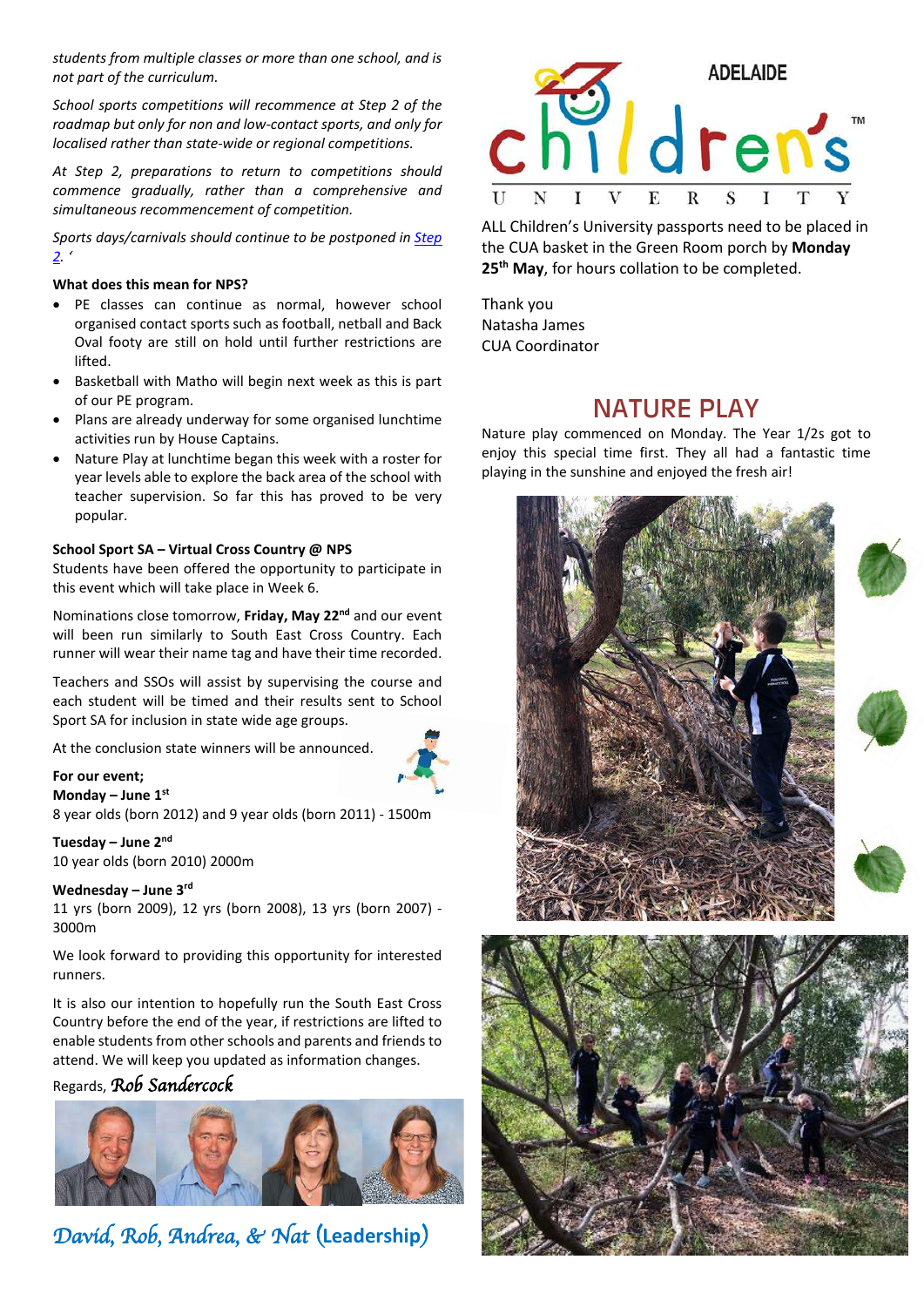# ASPIRE AWARDS



#### Lissy Kelly

For always pursuing her personal best in everything she does. What a fabulous attitude! *Miss Caldwell*



#### Asha Sears

For applying herself to all tasks and trying hard to learn the letter sounds. *Mrs Fox*



#### Ebony Owen

For putting 100% effort into all your schooling and producing neat work. *Mrs McConnell*



### Alexis Garbowska

for being an exceptional selfmanager, always producing work to a high standard. *Mrs Mahoney*



#### For always showing pride in his work and trying his best! Keep up the great work Will! *Miss Caldwell*

William Pretlove

#### Rueben Woolley

For always giving lessons and adding illustrations to his *Mrs Smith*

#### Ripley Gould

For being on-task and an organised learner. You listen carefully to instructions and apply yourself to do your best. *Mrs Edwards/Closter* Ruby Riley-Puddick

For continued improvement in "Mad Minute" and being brave enough to get up in front of the whole class. *Mrs Schultz*



#### Lucy Yates

For displaying a clear understanding of formal language and making a positive start to her essay. *Mr Hallett*

#### Camilla Boddington

For setting herself high learning expectations and working hard in class. *Miss Gaffney/ Mrs Donnelly*

#### Lily Tidswell

For being a kind and considerate member of class. You always show empathy to others and include them in your games. *Mrs Edwards/Closter*

#### Hadleigh Haynes

For being a kind and caring class member who is always willing to help others. Well done. *Mrs Owen/Grundy*

For being brave and speaking in front of the class about food and Vietnam. Great job! *Mrs Wirper*

Khoi Le



#### Tom Vilde

For starting Term 2 with improved focus on his learning. Great to see – keep it up! *Miss Caldwell*



#### Benn Diesslin

For impressive effort in all learning areas! You have tried so hard and have given everything a go! *Miss Possingham*







# 100% in literacy wonderful work.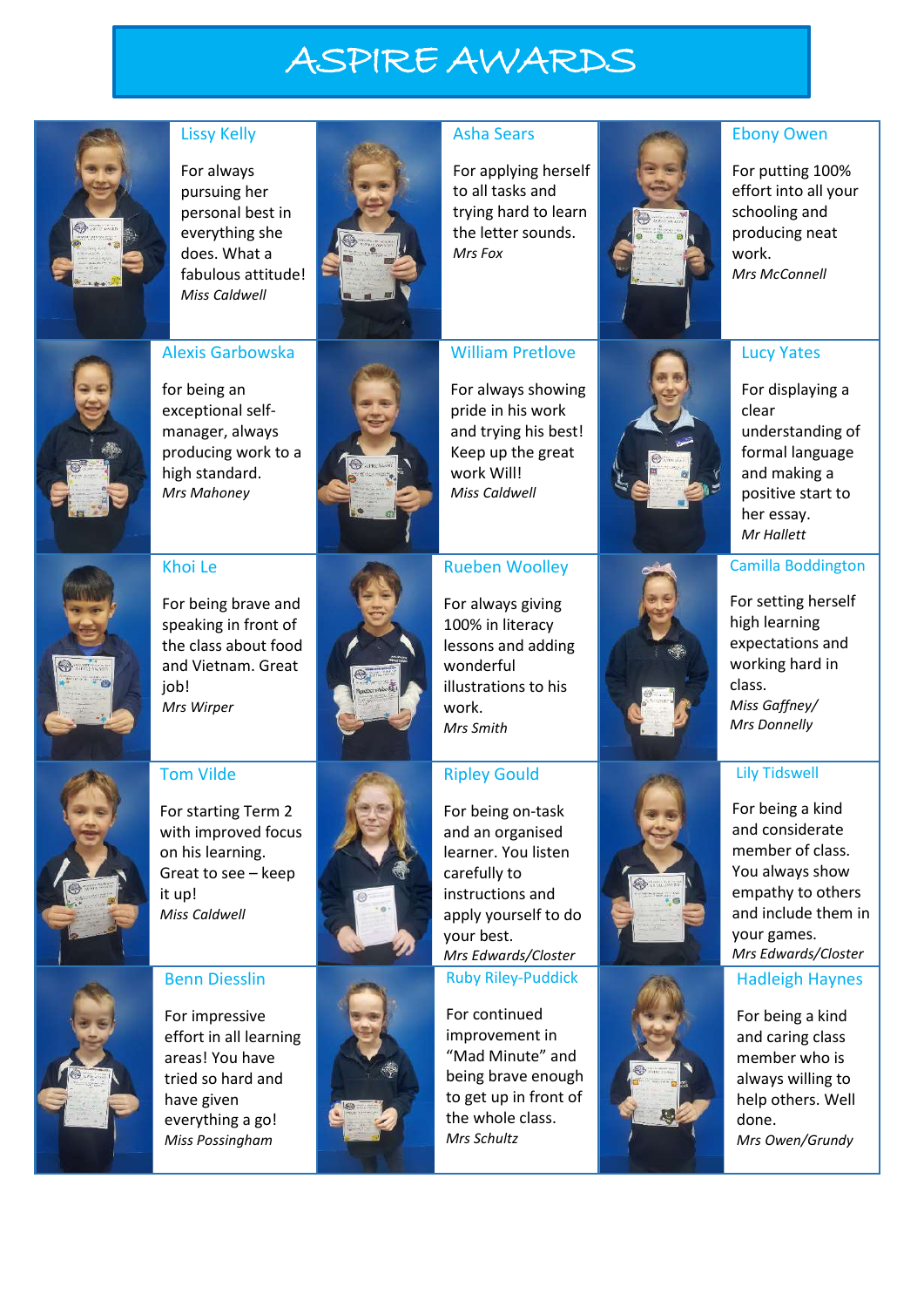# ASPIRE AWARDS



#### Annie Rasheed

For understanding the importance of a positive attitude, setting great goals and working hard to achieve them. *Mrs Smith*



#### Archer Woosnam

For working hard in all areas of learning, taking greater pride in his work and for being a reliable helper. *Mrs Smith*

Millie Baker



#### Maddie Inverarity

For being a conscientious learner with great self manager skills. *Mrs McCarthy*



#### Jess Cox

For showing increased confidence with fractions and getting some fantastic results. *Mr Wallis*

Cooper Redding

For your great attitude towards your learning, especially reading. *Mrs McConnell*



#### For showing excellent understanding of work covered so far in fractions. Keep trusting your abilities. *Mr Wallis*

#### Ava McCarthy

For working hard to take on feedback to extend her writing so that is includes more detail. *Mrs Owen/Grundy*

### Savannah Dickenson

For being brave to have a go at writing words and sentences in Word Study. *Mrs Fox*

Tex Logan



For designing a great placemat using Indonesian style and artowrk featuring leaves, flowers and tendrils.



## Jock McClure

For outstanding comitment to learning at home and school. *Mrs Prelc*



For amazing improvement with her times tables and all other class work! *Mrs Schultz*

Narelle Rosmann



#### Issy Allen

*Mrs Dickson*

For great participation ad thoughtful contributions to class discussions. Keep it up. *Mrs Wirper*



#### Nathan Rosmann

For always showing RESPECT towards his peers and teachers. *Miss Gaffney/ Mrs Donnelly*

#### Isla Owen For the

*Miss Closter/Edwards*

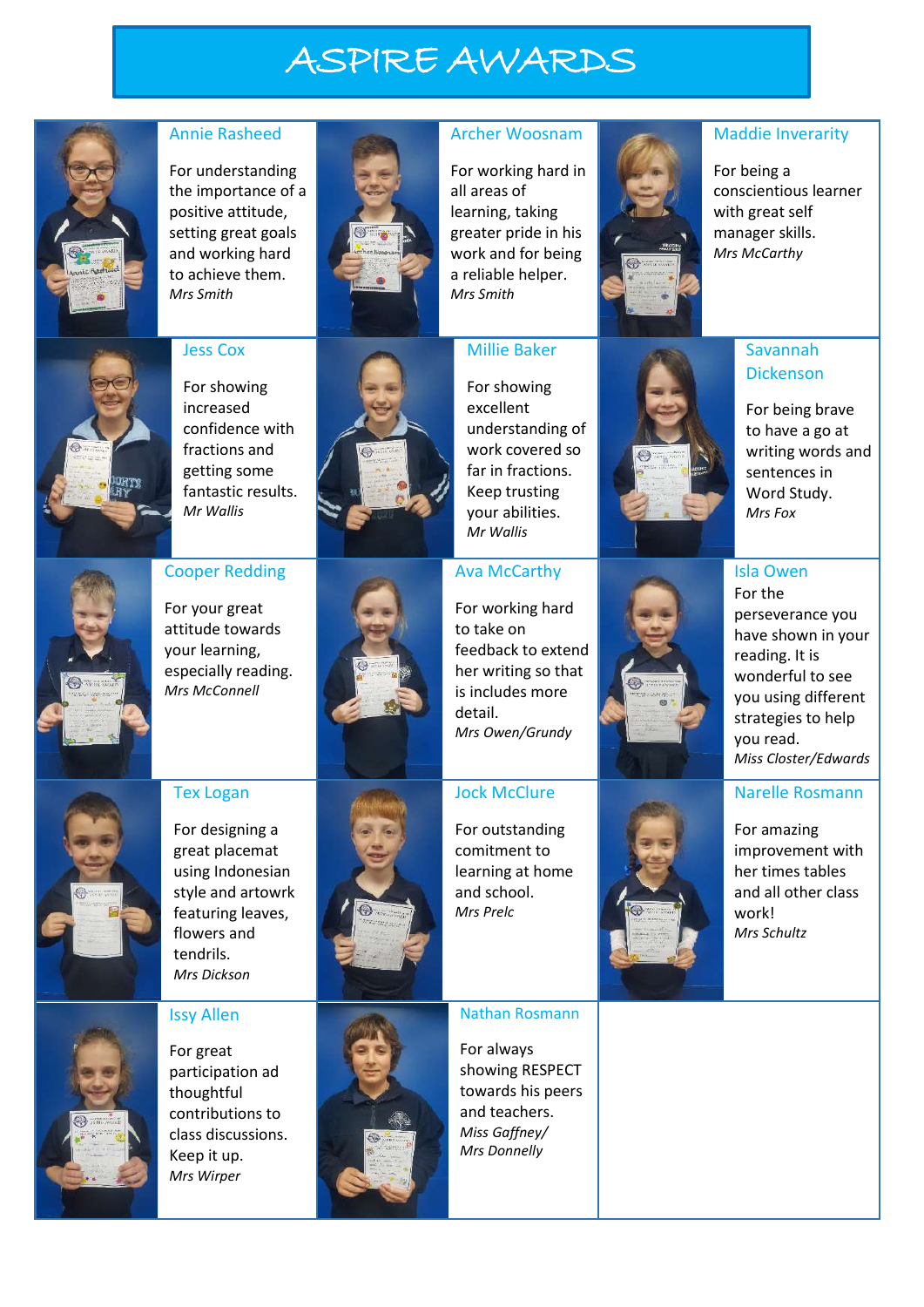

BRARY NEWS

# Birthday Book Club

We have celebrated 14 birthdays. Emily Baker turned 13; Nathan Rosmann, Jasmine Sexton, Sid Freckleton and Alice McKenzie turned 12; Evie Mott and Charlie McCarthy turned 10; Henry Fry, Archer Woosnam, Oscar Wotton and Lissy Kelly turned 9; Ripley Gould turned 8 and Maddison Inverarity turned 7; Sienna Moss turned 6.

















**Lissy Kelly Nathan Rosmann Oscar Wotton Sienna Moss**









 **Jasmine Sexton Ripley Gould Maddison Inverarity Henry Fry Archer Woosnam**



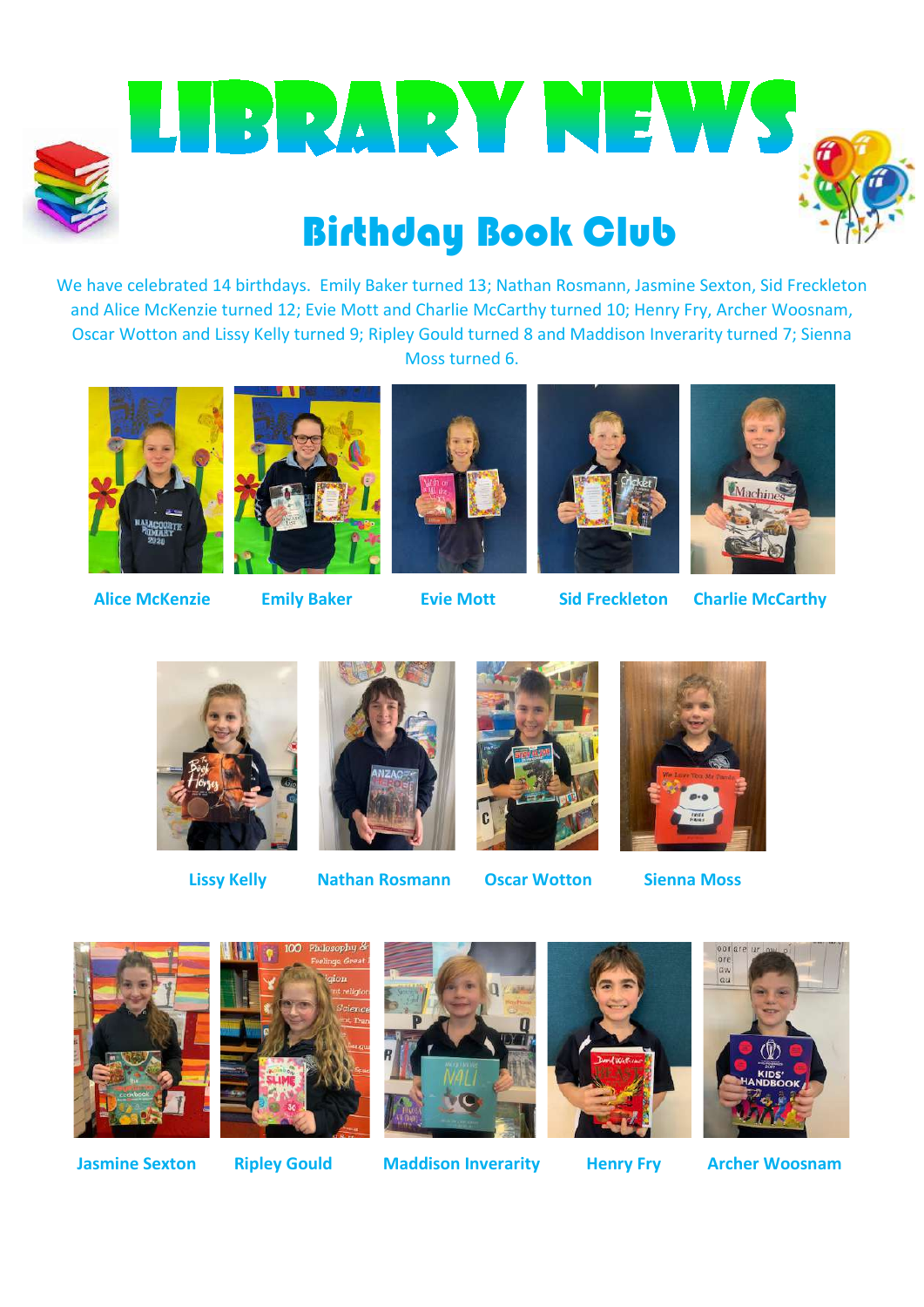

# **NPS WOOD DRIVE**

The Fundraising Committee are holding another Wood Drive.

This event was one of the major fundraisers for 2019 and your support for 2020 would be greatly appreciated.

The Wood Drive will take place on  $31<sup>st</sup>$  May 2020 (in compliance with Covid-19 restrictions). Please return your order, along with payment, to the Front Office by *Friday 29th May* at the latest. Order forms have been sent home.

We wish to extend a huge **THANK YOU** to Andrew and Amanda Lock for providing the School with the opportunity to hold this fantastic fundraiser.

> For more details contact: Rachel Mahney, 0427 564 029.

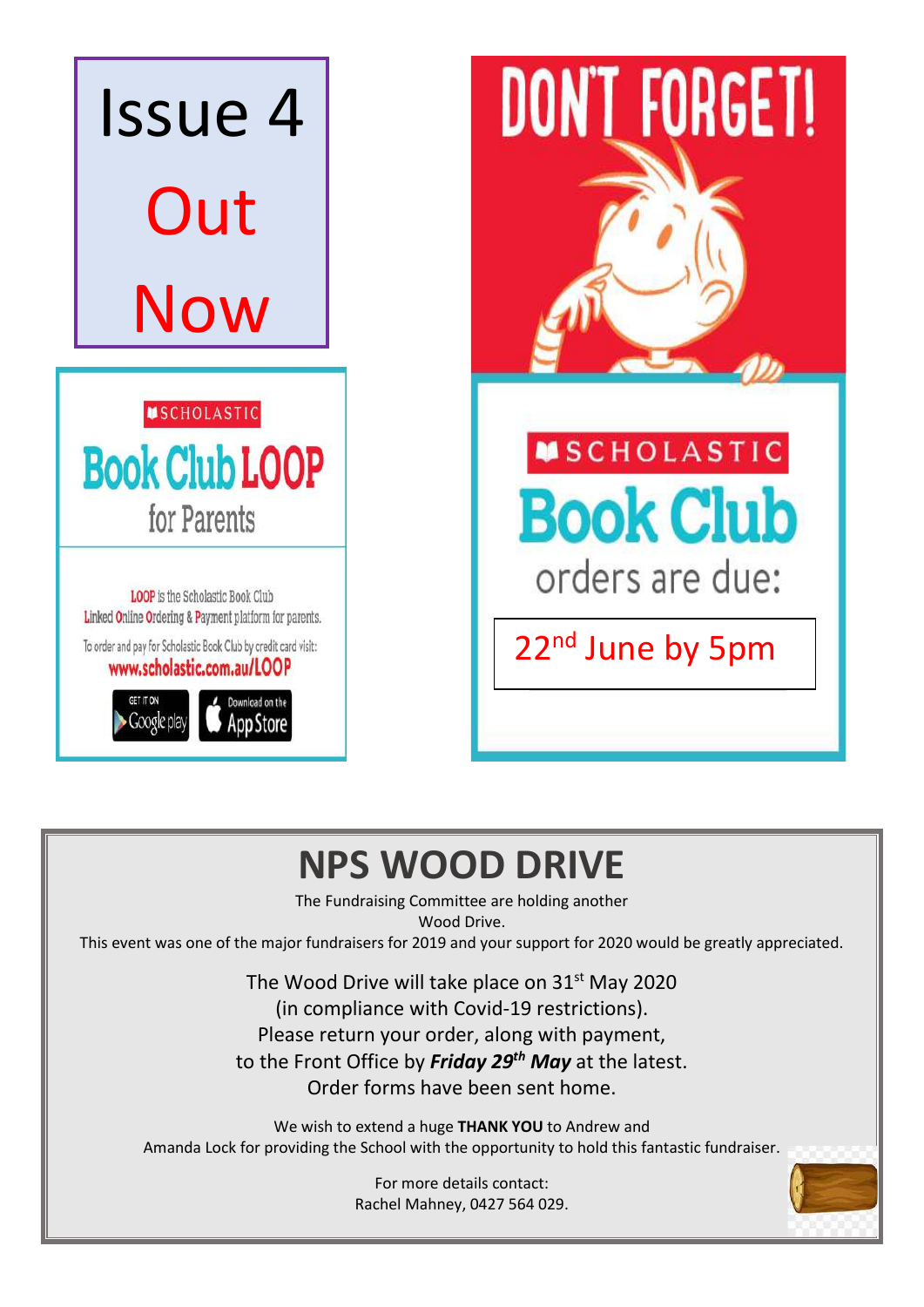

### **Breakfast Club Week 3**

The students enjoyed their toast last week at Breakfast Club. Thank you to Mr Sandford, Nat and Alice McKenzie for helping out. Breakfast Club is held every Thursday morning.











This term the SRC will be hosting The Biggest Morning Tea on **Thursday 28th May 2020**. To support this worthy cause, could students please *wear a touch of yellow* and bring a **gold coin** to purchase a *honey crackle* or a *chocolate crackle* at recess time. Thank you, Eddie, Alice, Ella and Sam



Reminder: Please send cutlery to school with your child's lunch if it required.

Note: Due to supply issue, some canteen products are being substituted ie sausage rolls.

Regards **Helen and Kellye**

# **COMMUNITY NEWS**

#### **Struggling to pay bills or** rent due to the impact of COVID-19?

ac.care can support you with emergency relief, financial and general counselling.

We continue to welcome new clients in the Limestone Coast, Riverland and Murraylands.

Whether you are awaiting government payments, facing a short-term crisis or need help to plan for your future, we urge people facing uncertainty to call our team.



ential and free service tailorer ur individual needs to help you te through a crisis nd ensure your financial position is sit accare org.au for more act us to arrange an appo

1300 ACCARE  $(1300222273)$ care@accare.org.au

ac.care